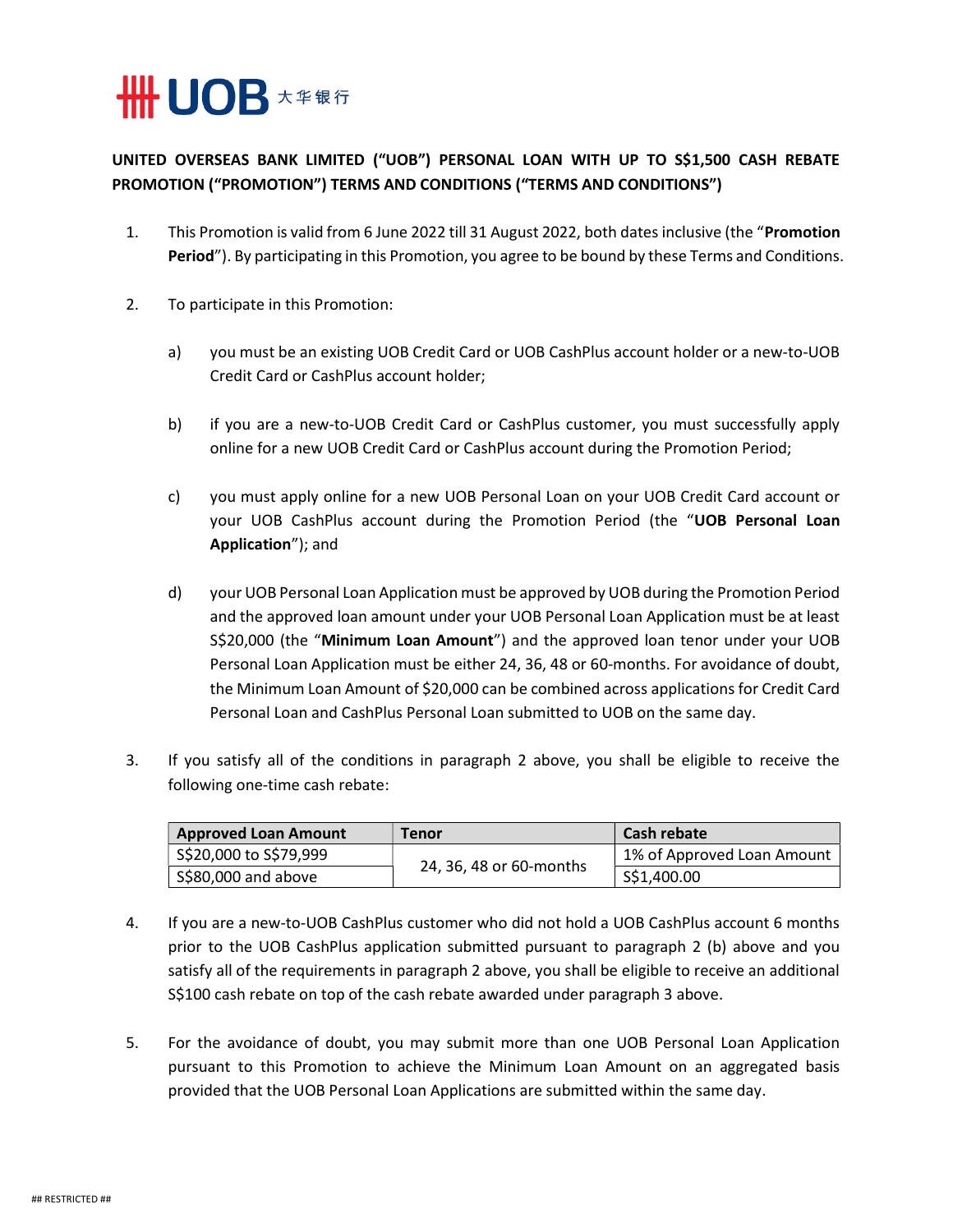

- 6. You shall only be eligible to receive up to S\$1,400 cash rebate and (where applicable) the S\$100 cash rebate once for any UOB Personal Loan Applications submitted during the Promotion Period, regardless of how many accounts you hold.
- 7. The cash rebate will be credited within 3 months from the date of approval of your UOB Personal Loan Application into your CashPlus account or, as the case may be, your UOB Personal Loan account.
- 8. Your CashPlus account, or as the case may be, your UOB Credit Card account must be validly existing, in good standing and conducted in a satisfactory manner at all times (as determined by UOB in its sole discretion) and must not be cancelled, suspended or terminated within 3 months after disbursement of the UOB Personal Loan approved pursuant to the UOB Personal Loan Application in order for you to be eligible to receive the cash rebate.
- 9. If you cancel your UOB Personal Loan approved under this Promotion within 12 months from the date of approval of your UOB Personal Loan Application or make pre-mature repayments (whether partial or full) on your UOB Personal Loan approved under this Promotion, UOB shall be entitled to reclaim the full amount of the cash rebate by debiting the cash rebate from any of your accounts with UOB without prior notice or compensation.
- 10. The cash rebate is neither transferrable nor exchangeable for other cash, credit, goods and services, products or privileges or other kind in full or in part and is not refundable or replaceable. UOB reserves the right to replace the cash rebate with another item of similar value without giving any reason or prior notice or assuming any liability to any person.
- 11. UOB reserves the right to, without compensation and without prior notice or reason, debit the cash rebate from any of your accounts with UOB and/or forfeit the cash rebate if UOB determines that you are not eligible to participate in this Promotion or to receive the cash rebate. No payment or compensation whether in cash, credit or kind shall be made by UOB for the forfeited/reclaimed cash rebate.
- 12. UOB has the absolute right and unfettered discretion to make decisions on all matters relating to or in connection with this Promotion, including but not limited to determining whether you have met all the requirements of this Promotion. UOB's decisions shall be final, conclusive and binding on all parties concerned and no payment or compensation will be given. UOB shall not be obliged to give any reason or prior notice or enter into any correspondence with any person on any matter relating to this Promotion or its decision or to assume any liability to any person and no appeal, correspondence or claims will be entertained.